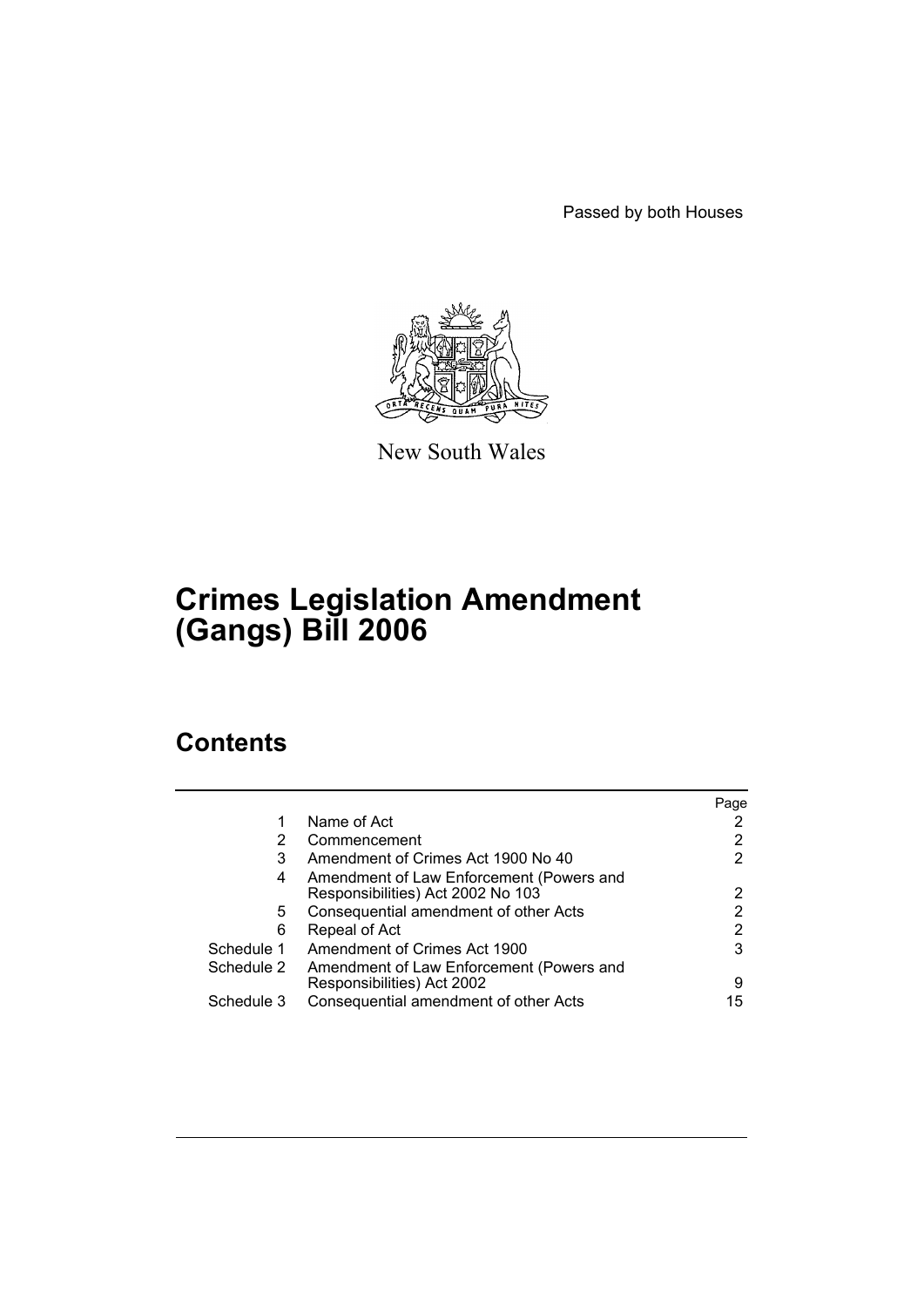*I certify that this PUBLIC BILL, which originated in the LEGISLATIVE ASSEMBLY, has finally passed the LEGISLATIVE COUNCIL and the LEGISLATIVE ASSEMBLY of NEW SOUTH WALES.*

> *Clerk of the Legislative Assembly. Legislative Assembly, Sydney, , 2006*



New South Wales

# **Crimes Legislation Amendment (Gangs) Bill 2006**

Act No . 2006

An Act to amend the *Crimes Act 1900* and the *Law Enforcement (Powers and Responsibilities) Act 2002* to make further provision with respect to organised criminal groups and public disorder; and for other purposes.

*I have examined this Bill, and find it to correspond in all respects with the Bill as finally passed by both Houses.*

*Chairman of Committees of the Legislative Assembly.*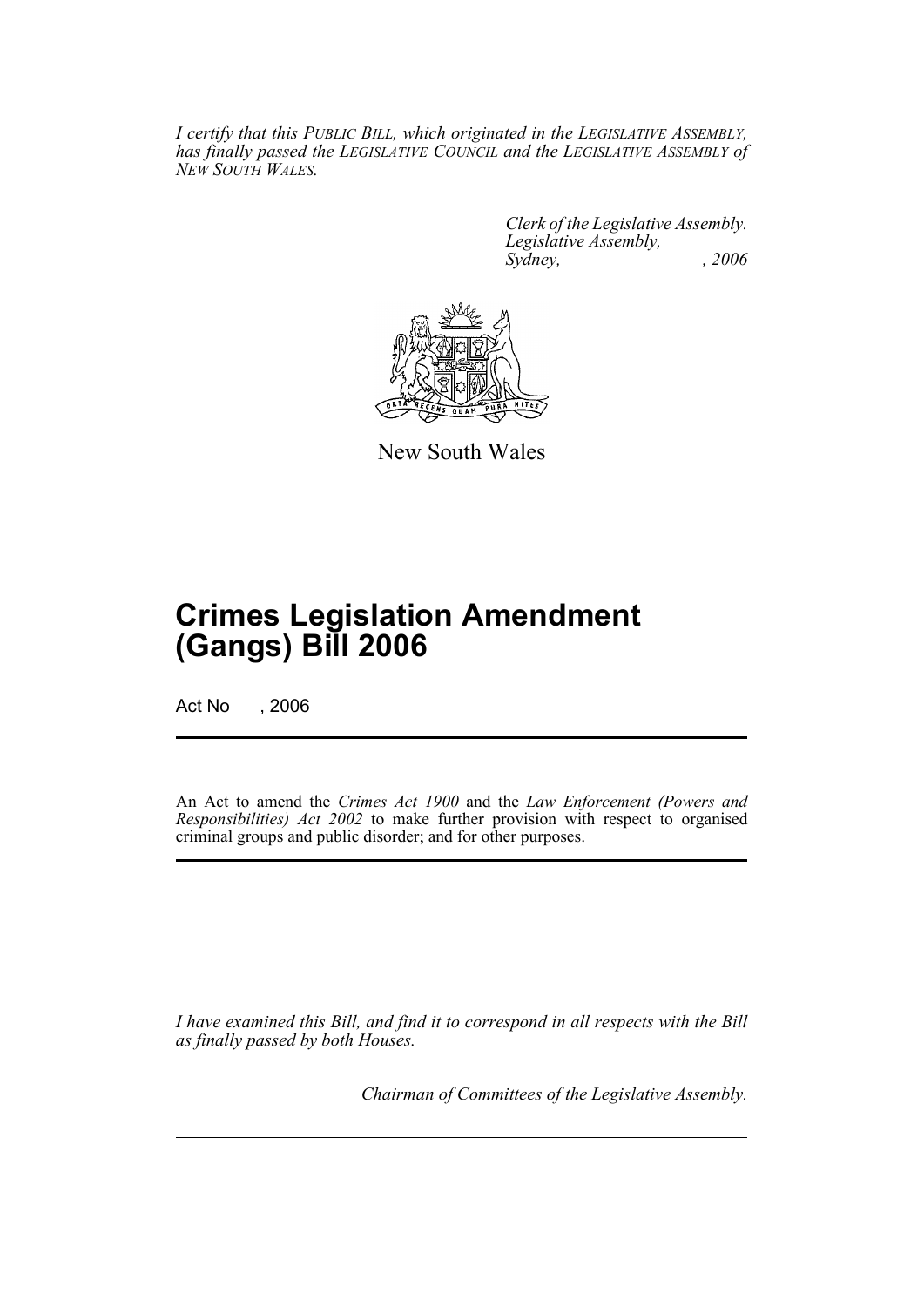# **The Legislature of New South Wales enacts:**

### **1 Name of Act**

This Act is the *Crimes Legislation Amendment (Gangs) Act 2006*.

### **2 Commencement**

This Act commences on a day or days to be appointed by proclamation.

# **3 Amendment of Crimes Act 1900 No 40**

The *Crimes Act 1900* is amended as set out in Schedule 1.

#### **4 Amendment of Law Enforcement (Powers and Responsibilities) Act 2002 No 103**

The *Law Enforcement (Powers and Responsibilities) Act 2002* is amended as set out in Schedule 2.

# **5 Consequential amendment of other Acts**

The Acts specified in Schedule 3 are amended as set out in that Schedule.

# **6 Repeal of Act**

- (1) This Act is repealed on the day following the day on which all of the provisions of this Act have commenced.
- (2) The repeal of this Act does not, because of the operation of section 30 of the *Interpretation Act 1987*, affect any amendment made by this Act.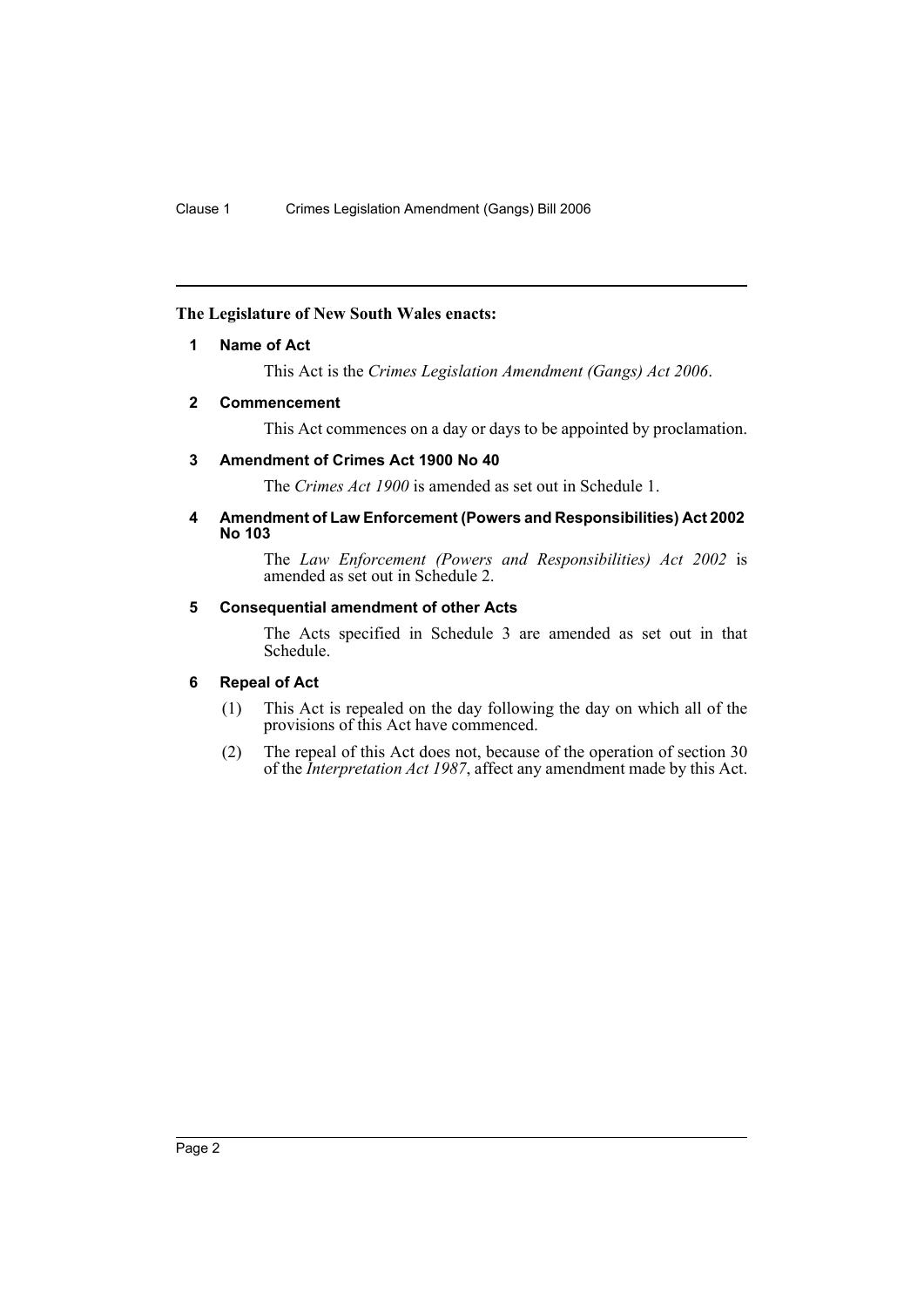Amendment of Crimes Act 1900 New York 1900 New York 1900 New York 1900 Schedule 1

# **Schedule 1 Amendment of Crimes Act 1900**

(Section 3)

### **[1] Section 4 Definitions**

Insert in alphabetical order in section 4 (1):

*Public disorder* means a riot or other civil disturbance that gives rise to a serious risk to public safety, whether at a single location or resulting from a series of incidents in the same or different locations.

#### **[2] Section 59A Assault during public disorder**

Omit section 59A (3).

### **[3] Section 60 Assault and other actions against police officers**

Insert "throws a missile at," after "assaults," in section 60 (1).

#### **[4] Section 60 (1A)**

Insert after section 60 (1):

(1A) A person who, during a public disorder, assaults, throws a missile at, stalks, harasses or intimidates a police officer while in the execution of the officer's duty, although no actual bodily harm is occasioned to the officer, is liable to imprisonment for  $\bar{7}$  years.

#### **[5] Section 60 (2A)**

Insert after section 60 (2):

(2A) A person who, during a public disorder, assaults a police officer while in the execution of the officer's duty, and by the assault occasions actual bodily harm, is liable to imprisonment for 9 years.

#### **[6] Section 60 (3A)**

Insert after section 60 (3):

- (3A) A person who, maliciously by any means, and during a public disorder:
	- (a) wounds a police officer, or
	- (b) inflicts grievous bodily harm on a police officer,

while in the execution of the officer's duty is liable to imprisonment for 14 years.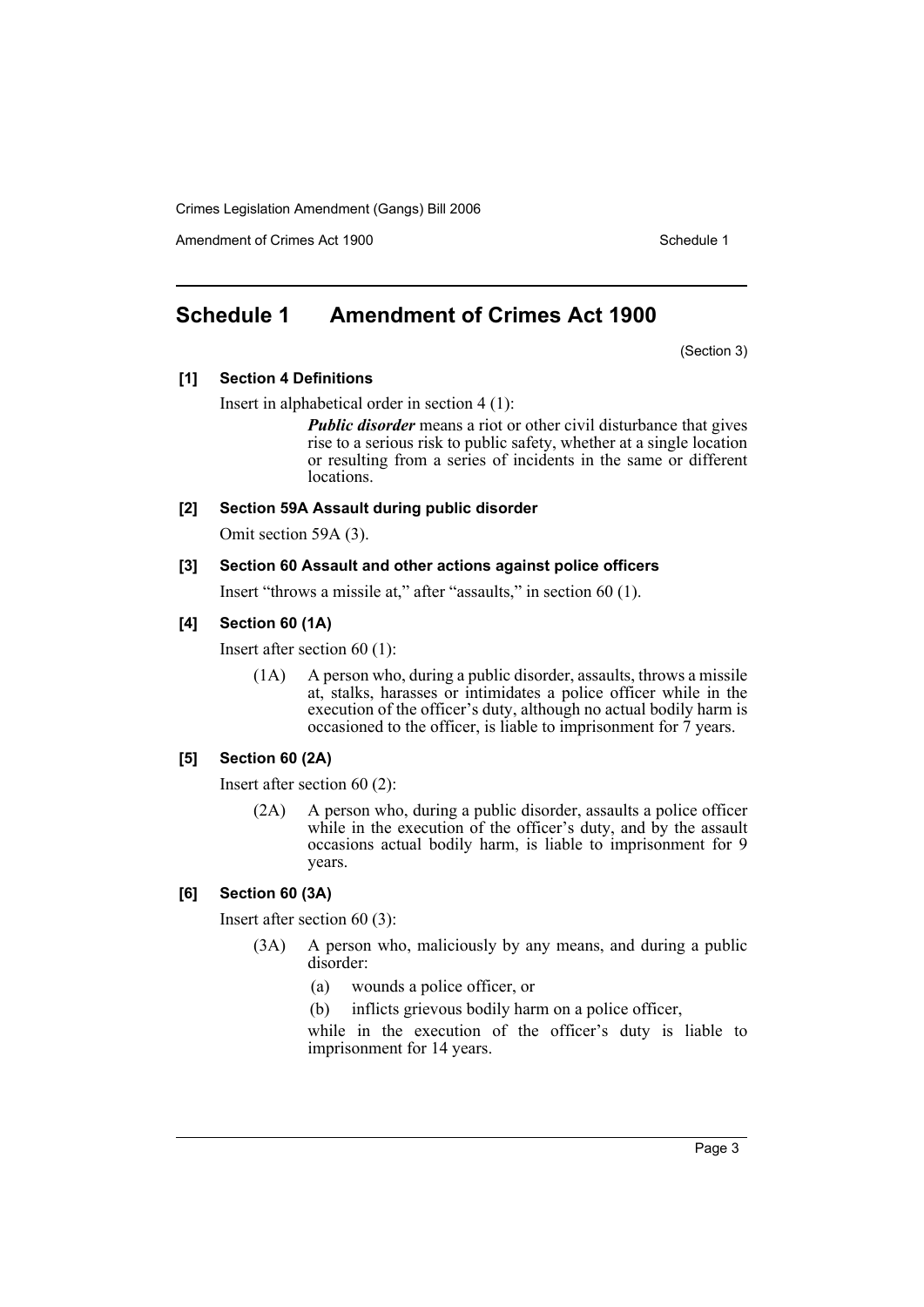Schedule 1 Amendment of Crimes Act 1900

#### **[7] Section 60A Assault and other actions against law enforcement officers (other than police officers)**

Insert "throws a missile at," after "assaults," in section 60A (1).

#### **[8] Section 60B Actions against third parties connected with law enforcement officers**

Omit "imprisonment for 2 years" from section 60B (2).

Insert instead "imprisonment for 5 years".

#### **[9] Section 60C Obtaining of personal information about law enforcement officers**

Omit "imprisonment for 2 years". Insert instead "imprisonment for 5 years".

#### **[10] Section 93GA Firing at dwelling-houses or buildings**

Insert after section 93GA (1):

(1A) A person who, during a public disorder, fires a firearm at a dwelling-house or other building with reckless disregard for the safety of any person is liable to imprisonment for 16 years.

## **[11] Part 3E**

Insert after Part 3D:

# **Part 3E Participation in criminal groups**

## **93IJ Definitions**

(1) In this Part:

*criminal group* means a group of 3 or more people who have as their objective or one of their objectives:

- (a) obtaining material benefits from conduct that constitutes a serious indictable offence, or
- (b) obtaining material benefits from conduct engaged in outside New South Wales (including outside Australia) that, if it occurred in New South Wales, would constitute a serious indictable offence, or
- (c) committing serious violence offences, or
- (d) engaging in conduct outside New South Wales (including outside Australia) that, if it occurred in New South Wales, would constitute a serious violence offence.

*law enforcement officer* has the same meaning as it has in Division 8A of Part 3.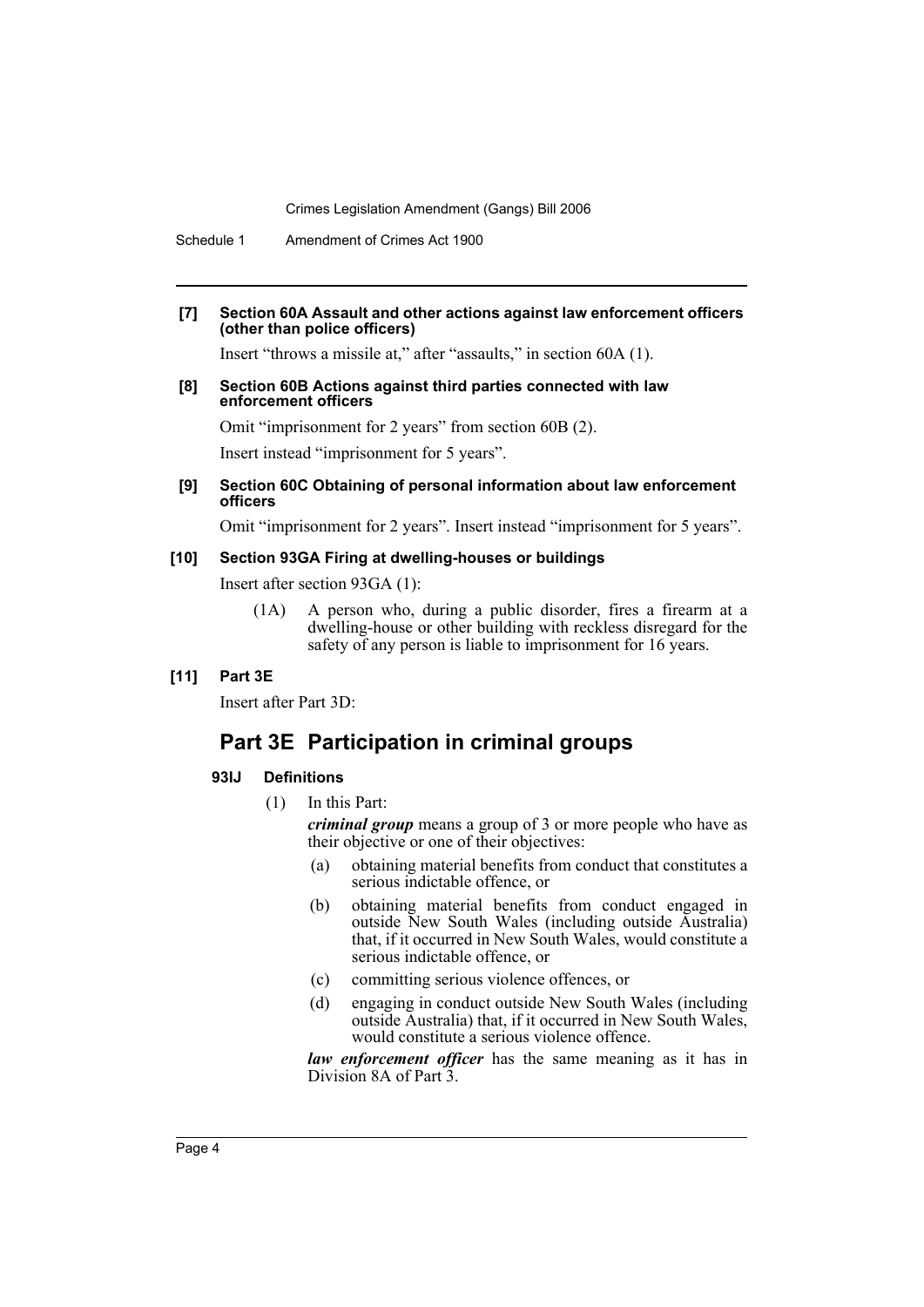Amendment of Crimes Act 1900 New York 1900 New York 1900 New York 1900 Schedule 1

*serious violence offence* means an offence punishable by imprisonment for life or for a term of 10 years or more, where the conduct constituting the offence involves:

- (a) loss of a person's life or serious risk of loss of a person's life, or
- (b) serious injury to a person or serious risk of serious injury to a person, or
- (c) serious damage to property in circumstances endangering the safety of any person, or
- (d) perverting the course of justice (within the meaning of Part 7) in relation to any conduct that, if proved, would constitute a serious violence offence as referred to in paragraph  $(a)$ ,  $(b)$  or  $(c)$ .
- (2) A group of people is capable of being a criminal group for the purposes of this Part whether or not:
	- (a) any of them are subordinates or employees of others, or
	- (b) only some of the people involved in the group are involved in planning, organising or carrying out any particular activity, or
	- (c) its membership changes from time to time.

#### **93IK Participation in criminal groups**

- (1) A person who participates in a criminal group:
	- (a) knowing that it is a criminal group, and
	- (b) knowing, or being reckless as to whether, his or her participation in that group contributes to the occurrence of any criminal activity,

is guilty of an offence.

Maximum penalty: Imprisonment for 5 years.

(2) A person who assaults another person, intending by that action to participate in any criminal activity of a criminal group, is guilty of an offence.

Maximum penalty: Imprisonment for 10 years.

(3) A person who destroys or damages property belonging to another person, or threatens to destroy or damage property belonging to another person, intending by that action to participate in any criminal activity of a criminal group, is guilty of an offence. Maximum penalty: Imprisonment for 10 years.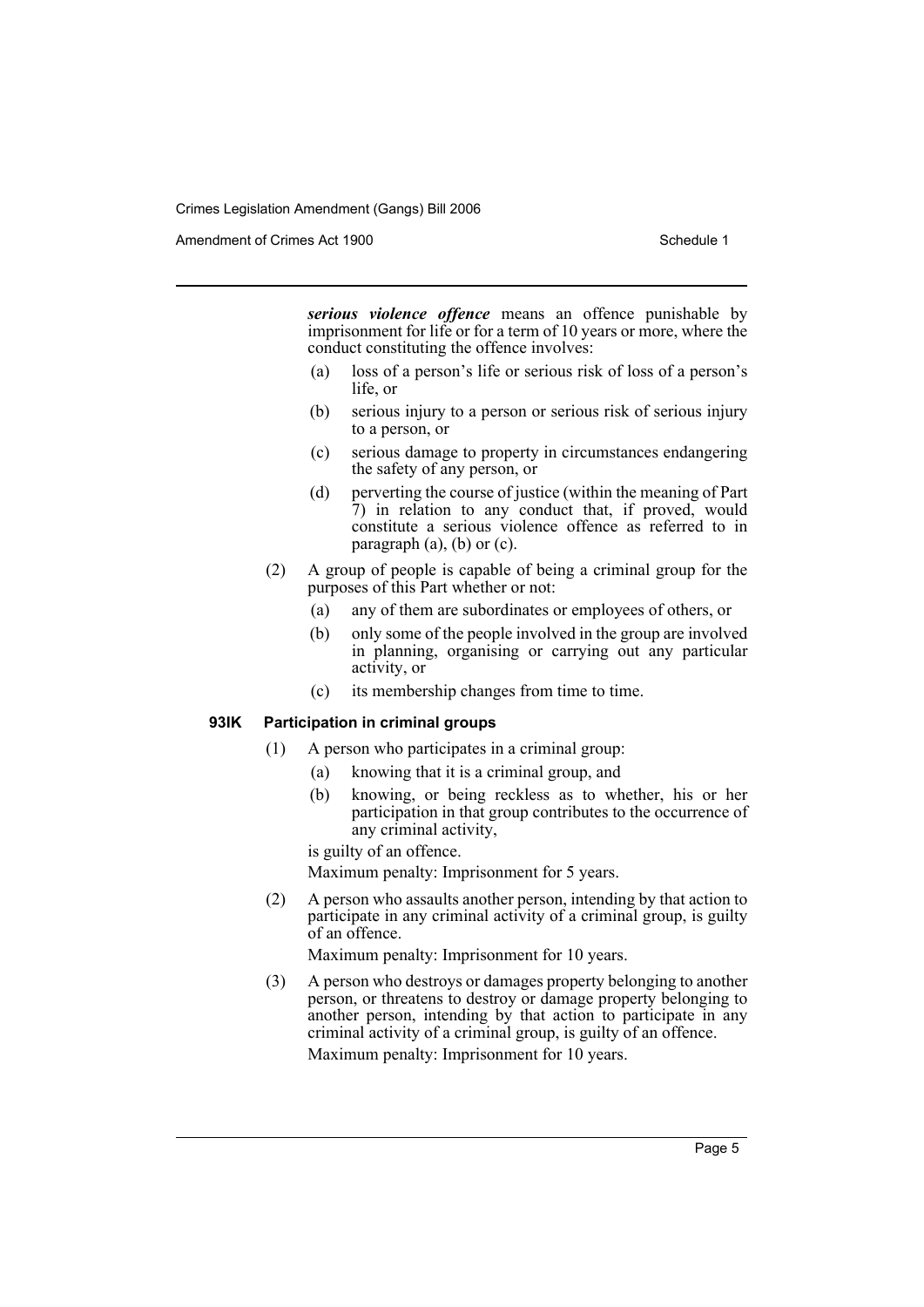Schedule 1 Amendment of Crimes Act 1900

(4) A person who assaults a law enforcement officer while in the execution of the officer's duty, intending by that action to participate in any criminal activity of a criminal group, is guilty of an offence.

Maximum penalty: Imprisonment for 14 years.

- (5) For the purposes of this section, an action is taken to be carried out in relation to a law enforcement officer while in the execution of the officer's duty, even though the law enforcement officer is not on duty at the time, if it is carried out:
	- (a) as a consequence of, or in retaliation for, actions undertaken by that law enforcement officer in the execution of the officer's duty, or
	- (b) because the officer is a law enforcement officer.

#### **93IL Alternative verdicts**

If, on the trial of a person for an offence under section 93IK (2),  $(3)$  or  $(4)$ , the jury is not satisfied that the accused is guilty of the offence charged but is satisfied that the accused is guilty of an offence under section 93IK (1), it may find the accused not guilty of the offence charged but guilty of an offence under section 93IK (1), and the accused is liable to punishment accordingly.

#### **[12] Section 195 Maliciously destroying or damaging property**

Insert at the end of section 195:

- (2) A person who, during a public disorder, maliciously destroys or damages property belonging to another or to that person and another is liable:
	- (a) to imprisonment for 7 years, or
	- (b) if the destruction or damage is caused by means of fire or explosives, to imprisonment for 12 years.

#### **[13] Section 196 Maliciously destroying or damaging property with intent to injure a person**

Insert at the end of section 196:

- (2) A person who, during a public disorder, maliciously destroys or damages property, intending by the destruction or damage to cause bodily injury to another, is liable:
	- (a) to imprisonment for 9 years, or
	- (b) if the destruction or damage is caused by means of fire or explosives, to imprisonment for 16 years.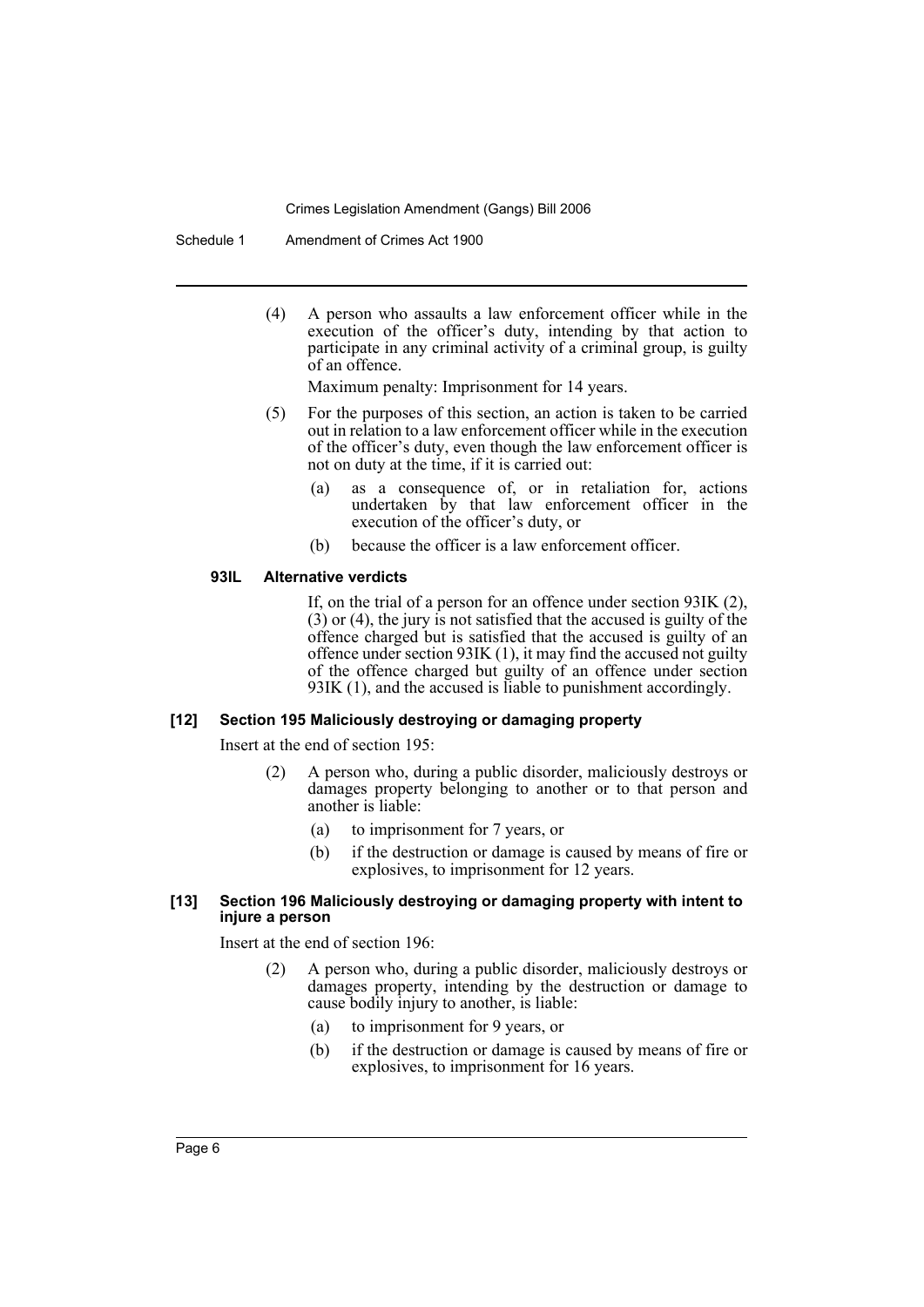Amendment of Crimes Act 1900 New York 1900 Network 1900 Schedule 1

#### **[14] Section 197 Dishonestly destroying or damaging property**

Insert at the end of section 197:

- (2) A person who, during a public disorder, dishonestly, with a view to making a gain for that person or another, destroys or damages property is liable:
	- (a) to imprisonment for 9 years, or
	- (b) if the destruction or damage is caused by means of fire or explosives, to imprisonment for 16 years.

#### **[15] Section 199 Threatening to destroy or damage property**

Insert at the end of section 199:

- (2) A person who, during a public disorder and without lawful excuse, makes a threat to another, with the intention of causing that other to fear that the threat would be carried out:
	- (a) to destroy or damage property belonging to that other or to a third person, or
	- (b) to destroy or damage the first-mentioned person's own property in a way which that person knows will or is likely to endanger the life of, or to cause bodily injury to, that other or a third person,

is liable to imprisonment for 7 years.

#### **[16] Section 200 Possession etc of explosive or other article with intent to destroy or damage property**

Insert at the end of section 200:

- (2) A person who, during a public disorder, has possession, custody or control of an article with the intention that it should be used maliciously to destroy or damage property belonging to:
	- (a) some other person, or
	- (b) the first-mentioned person or the user, or both of them, and some other person,

is liable (if the article is an explosive) to imprisonment for 9 years or (if the article is not an explosive) to imprisonment for 5 years.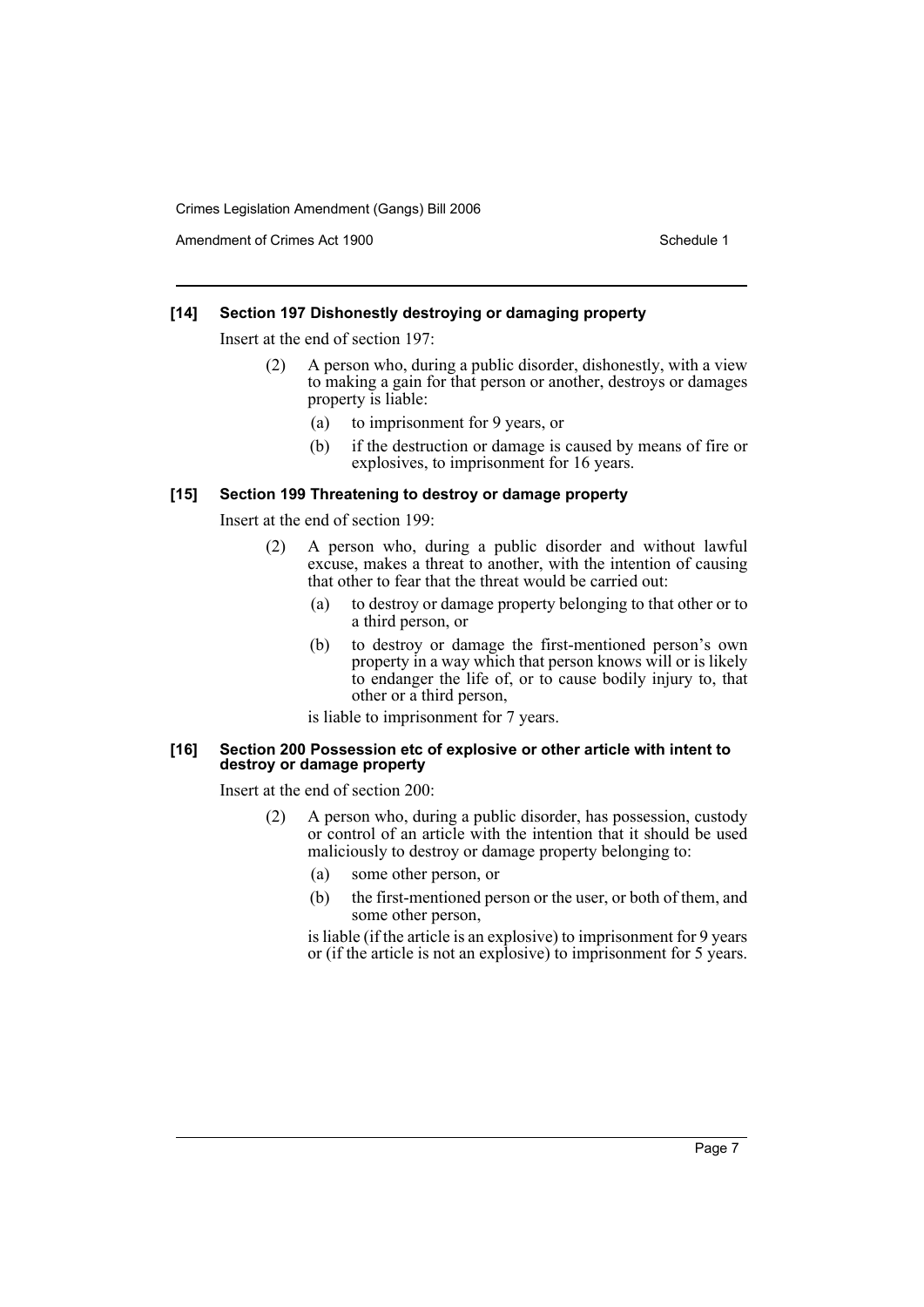Schedule 1 Amendment of Crimes Act 1900

### **[17] Section 351A**

Omit the section. Insert instead:

#### **351A Recruiting persons to engage in criminal activity**

(1) A person (not being a child) who recruits another person to carry out or assist in carrying out a criminal activity is guilty of an offence.

Maximum penalty: Imprisonment for 7 years.

- (2) A person (not being a child) who recruits a child to carry out or assist in carrying out a criminal activity is guilty of an offence. Maximum penalty: Imprisonment for 10 years.
- (3) In this section:

*child* means a person under the age of 18 years.

*criminal activity* means conduct that constitutes a serious indictable offence.

*recruit* means counsel, procure, solicit, incite or induce.

#### **[18] Section 546A Consorting with convicted persons**

Insert at the end of section 546A:

(2) Proceedings for an offence against this section may be commenced at any time within 12 months after the date of commission of the offence.

#### **[19] Eleventh Schedule Savings and transitional provisions**

Insert at the end of the Eleventh Schedule (with appropriate Part and clause numbers):

# **Part Crimes Legislation Amendment (Gangs) Act 2006**

## **Limitation period for consorting**

Section 546A (2), as inserted by the *Crimes Legislation Amendment (Gangs) Act 2006*, applies only to an offence against section 546A that is committed, or is alleged to have been committed, after the commencement of that subsection.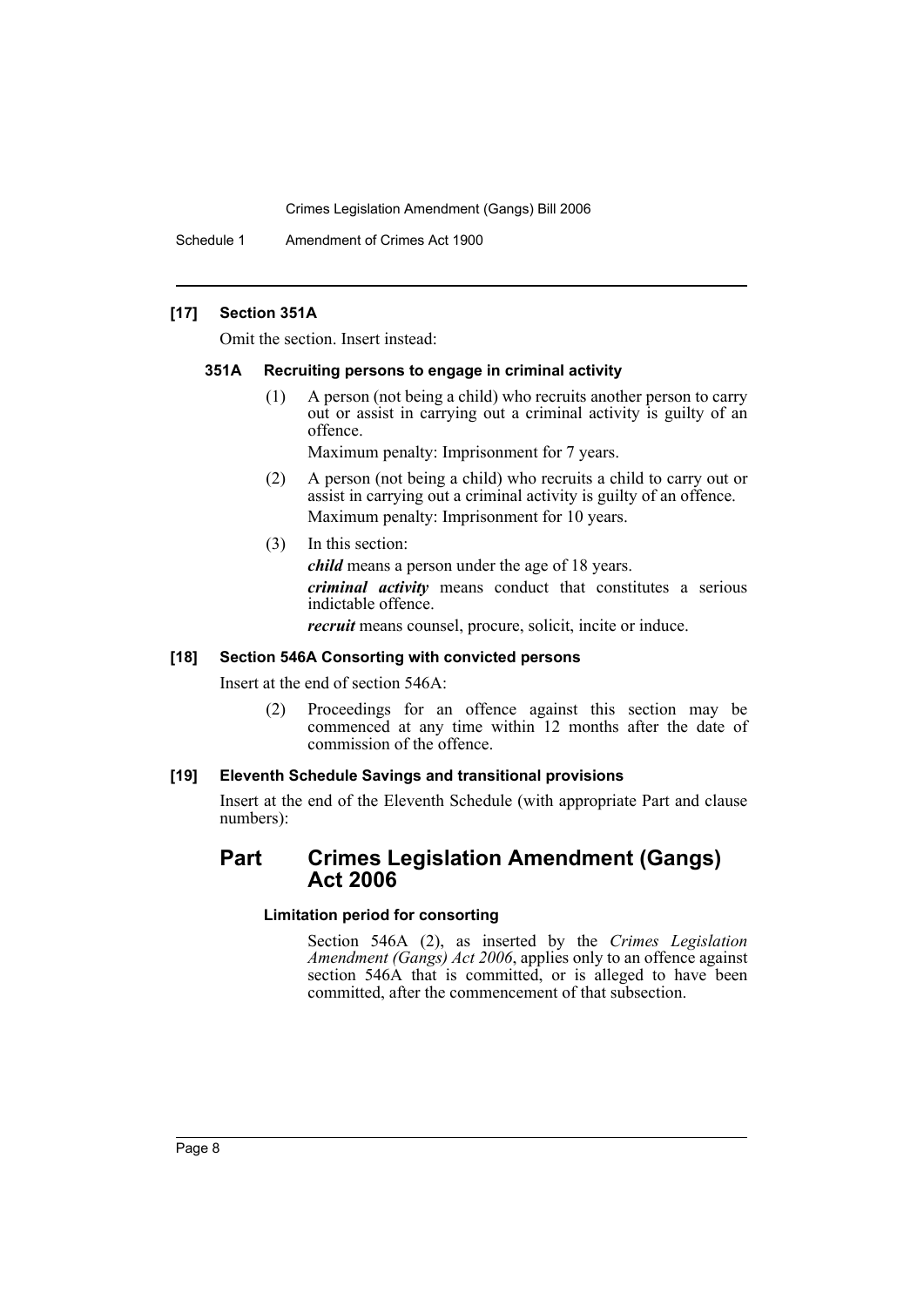Amendment of Law Enforcement (Powers and Responsibilities) Act 2002 Schedule 2

# **Schedule 2 Amendment of Law Enforcement (Powers and Responsibilities) Act 2002**

(Section 4)

#### **[1] Section 70 Use of force etc to enter and search premises**

Insert after section 70 (1):

- (1A) A police officer authorised to enter premises pursuant to a warrant may, if it is reasonably necessary to do so for the purpose of entering those premises, do any of the following:
	- (a) disable any alarm, camera or surveillance device at the premises,
	- (b) pacify any guard dog at the premises.

## **[2] Section 70 (3)**

Insert after section 70 (2):

(3) A police officer authorised to search premises pursuant to a warrant may do anything that it is reasonably necessary to do for the purpose of preventing the loss or destruction of, or damage to, any thing connected with an offence that the police officer believes on reasonable grounds to be at those premises, including by blocking any drains at or used in connection with the premises.

# **[3] Section 87MA**

Insert after section 87M:

#### **87MA Power to disperse groups**

- (1) If a group of persons are assembled within an area that is the target of an authorisation, a police officer may give a direction to those persons, or to any of them, to disperse immediately.
- (2) The police officer giving the direction must:
	- (a) inform the person or persons to whom the direction is given that an authorisation has been given under this Act to prevent or control a public disorder, and
	- (b) warn the person or persons to whom the direction is given that a refusal or failure to comply with the direction may be an offence.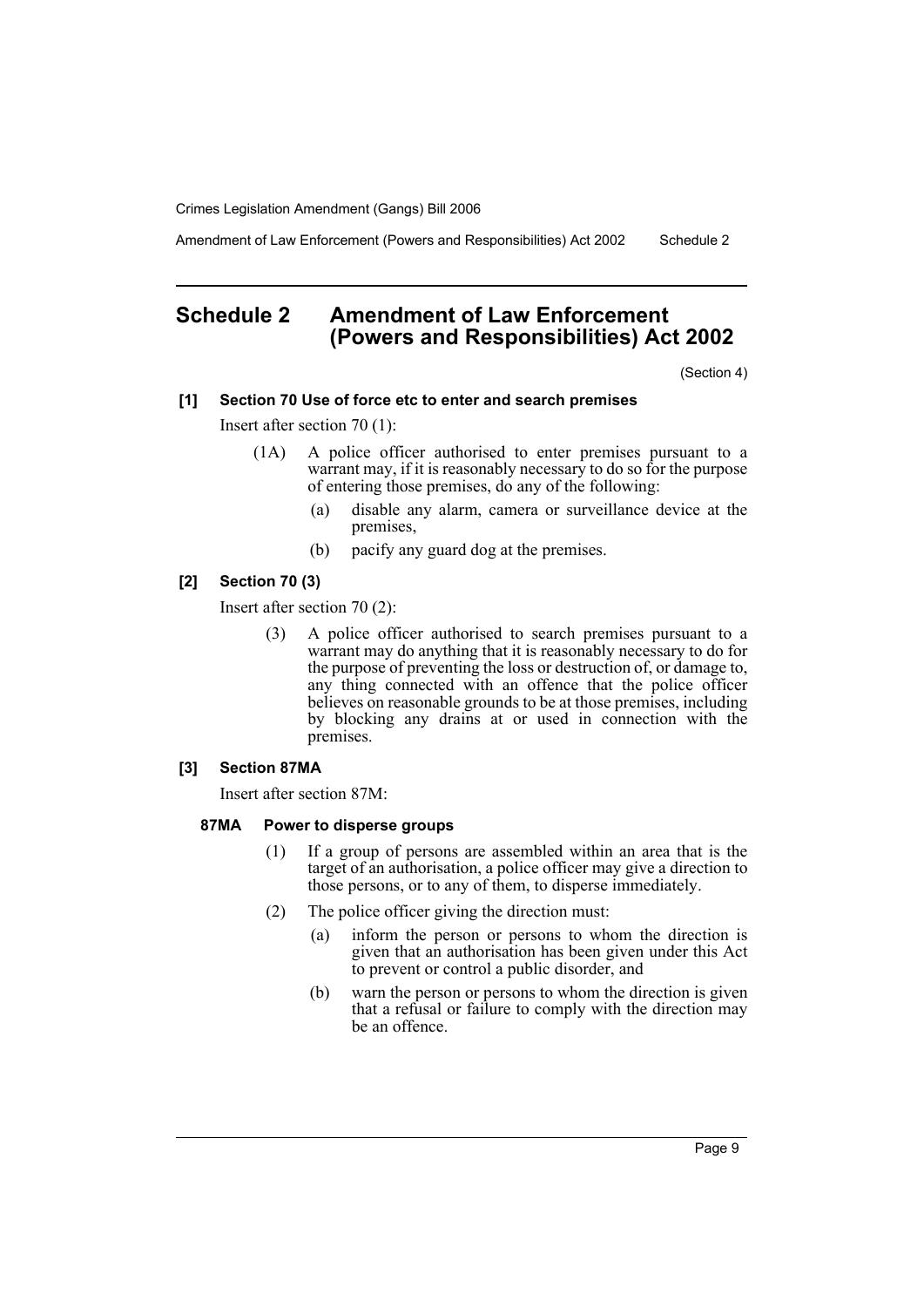Schedule 2 Amendment of Law Enforcement (Powers and Responsibilities) Act 2002

- (3) If a police officer has complied with this section and section 201 in giving a direction to a person and the person fails to comply with the direction, the police officer may again give the direction and, in that case, must again warn the person that a failure or refusal to comply with the direction may be an offence.
- (4) A person must not, without reasonable excuse, refuse or fail to comply with a direction given in accordance with this section. Maximum penalty: 50 penalty units.
- (5) A direction under this section is to be given orally and, if given to a group of persons, is to be given in such a manner as is likely to be audible to all persons in that group, or to as many of them as practicable.
- (6) If a direction under this section is given to a group of persons, it is not necessary for the police officer to repeat the direction, or to repeat the information and warning referred to in subsection (2), to each person in the group.
- (7) However, just because the police officer is not required to repeat any such direction, information or warning does not in itself give rise to any presumption that each person in the group has received the direction, information or warning.

### **[4] Section 87N Powers exercisable without authorisation under this Division**

Insert "(except section 87MA)" after "Division" where firstly occurring in section  $87N(2)$ .

#### **[5] Part 16A**

Insert after Part 16:

# **Part 16APowers relating to fortified premises**

# **210A Definitions**

In this Part:

*fortification* means any security measure that involves a structure or device forming part of, or attached to, premises that:

- (a) is intended or designed to prevent or impede police access to the premises, or
- (b) has, or could have, the effect of preventing or impeding police access to the premises and is excessive for the particular type of premises.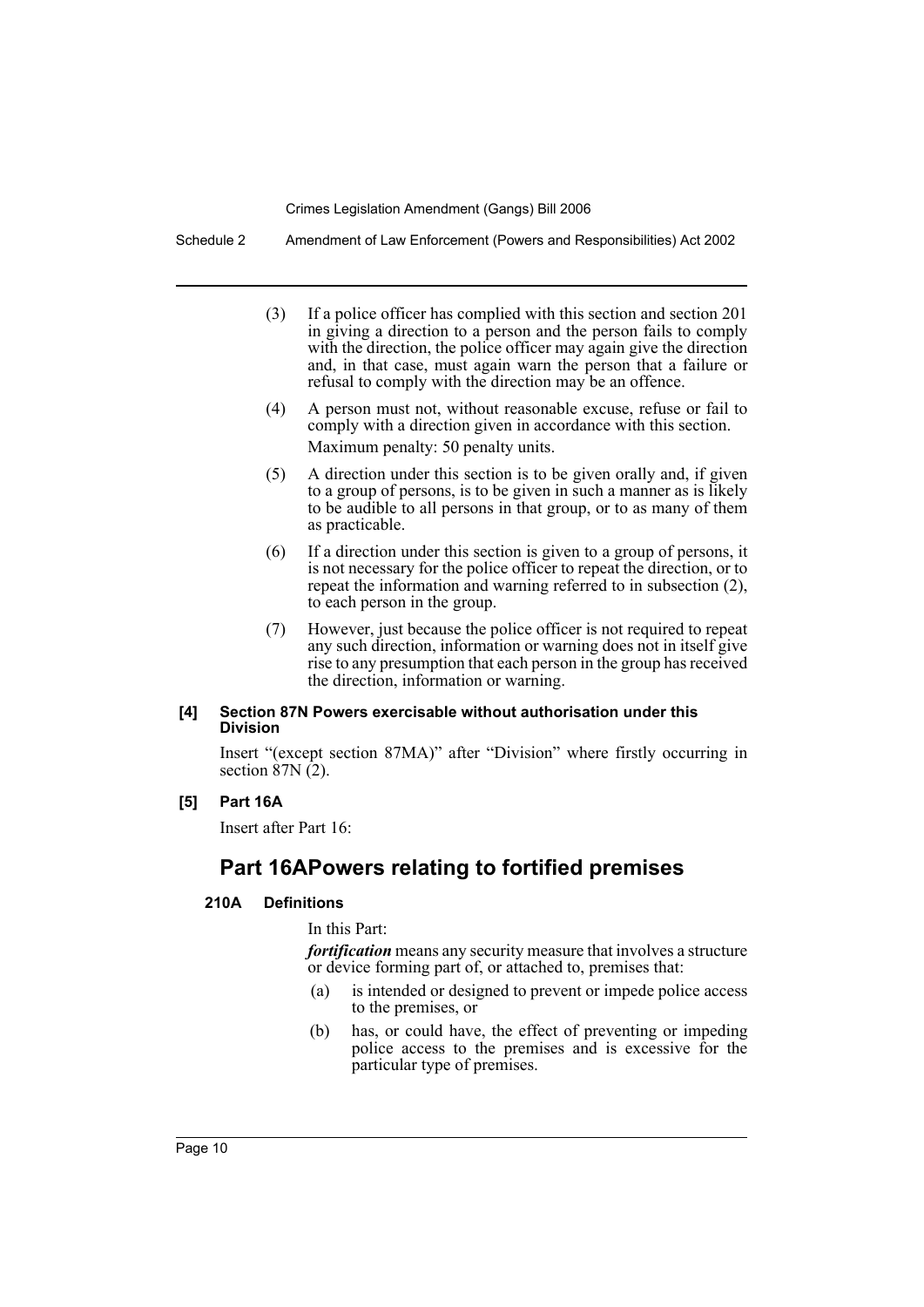Amendment of Law Enforcement (Powers and Responsibilities) Act 2002 Schedule 2

*fortification removal order* has the meaning given by section 210B.

#### **210B Fortification removal order**

- (1) A Local Court may, on application by the Commissioner, make an order (*a fortification removal order*) directing a person named in the order (being an owner or occupier of the premises) to remove or modify any fortifications at the premises, as specified in the order, within a period specified in the order.
- (2) A Local Court is to make a fortification removal order only if satisfied that there are fortifications at the premises concerned and that:
	- (a) the fortifications have been constructed or put in place in contravention of the *Environmental Planning and Assessment Act 1979*, or
	- (b) there are reasonable grounds to believe that the premises are being used, have been used or are likely to be used:
		- (i) for or in connection with the commission of a serious indictable offence, or
		- (ii) to conceal evidence of a serious indictable offence, or
		- (iii) to keep the proceeds of a serious indictable offence.
- (3) A fortification removal order must state the general grounds on which the order is made.
- (4) If the owner or occupier required by a fortification removal order to remove or modify fortifications did not appear, or was not represented, before the Local Court on the making of the order, the Commissioner is to cause a copy of the order to be served:
	- (a) personally on the owner or occupier named in the order, or
	- (b) if personal service cannot be effected promptly, by causing a copy of the order to be affixed to or near the entrance of the premises.
- (5) Part 6 of the *Local Courts Act 1982* applies, subject to any modifications provided for by this Part or by the regulations, to proceedings for a fortification removal order under this Part. **Note.** Section 64 of the *Local Courts Act 1982* provides for appeals in relation to matters dealt with under Part 6 of that Act.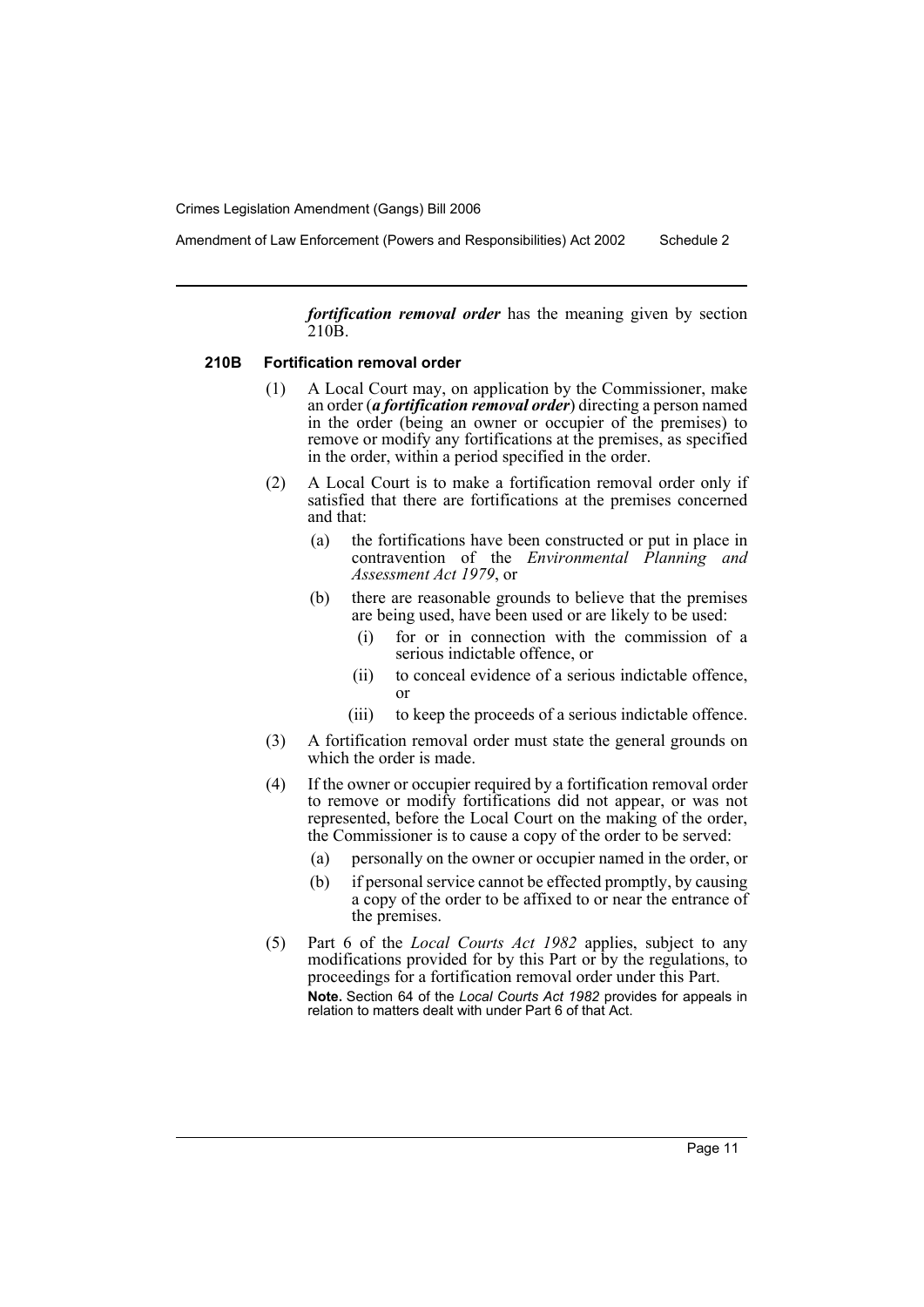Schedule 2 Amendment of Law Enforcement (Powers and Responsibilities) Act 2002

#### **210C Application for fortification removal order**

- (1) An application for a fortification removal order is to be made by the Commissioner by issuing and filing an application notice in accordance with Part 6 of the *Local Courts Act 1982*.
- (2) Despite section 42 of that Act, the application notice must be served:
	- (a) personally on the respondent, or
	- (b) if personal service cannot be effected promptly, by causing a copy of the application notice to be affixed to or near the entrance of the premises.
- (3) Section 44 of the *Local Courts Act 1982* does not apply to proceedings for a fortification removal order.

#### **210D Enforcement of fortification removal order**

- (1) If the fortifications to which a fortification removal order applies are not removed or modified in accordance with a fortification removal order within the period required by the order or, if that period is extended or further extended by the Commissioner under this Part, within the extended period, the Commissioner may cause the fortifications to be removed or modified to the extent required by the order in accordance with this section.
- (2) For that purpose, the Commissioner, or any police officer authorised by the Commissioner, may do any one or more of the following:
	- (a) enter the premises without a warrant,
	- (b) use such force as is reasonably necessary for the purpose of entering the premises,
	- (c) make use of such assistants as the Commissioner or police officer considers necessary to remove or modify the fortifications,
	- (d) seize anything required to be removed for the purpose of complying with the order,
	- (e) do anything else it is reasonably necessary to do to remove or modify the fortifications to the extent required by the order.
- (3) The Commissioner may recover the costs incurred by the Commissioner under this section, as a debt in any court of competent jurisdiction, from any person who caused the fortifications to be constructed or put in place.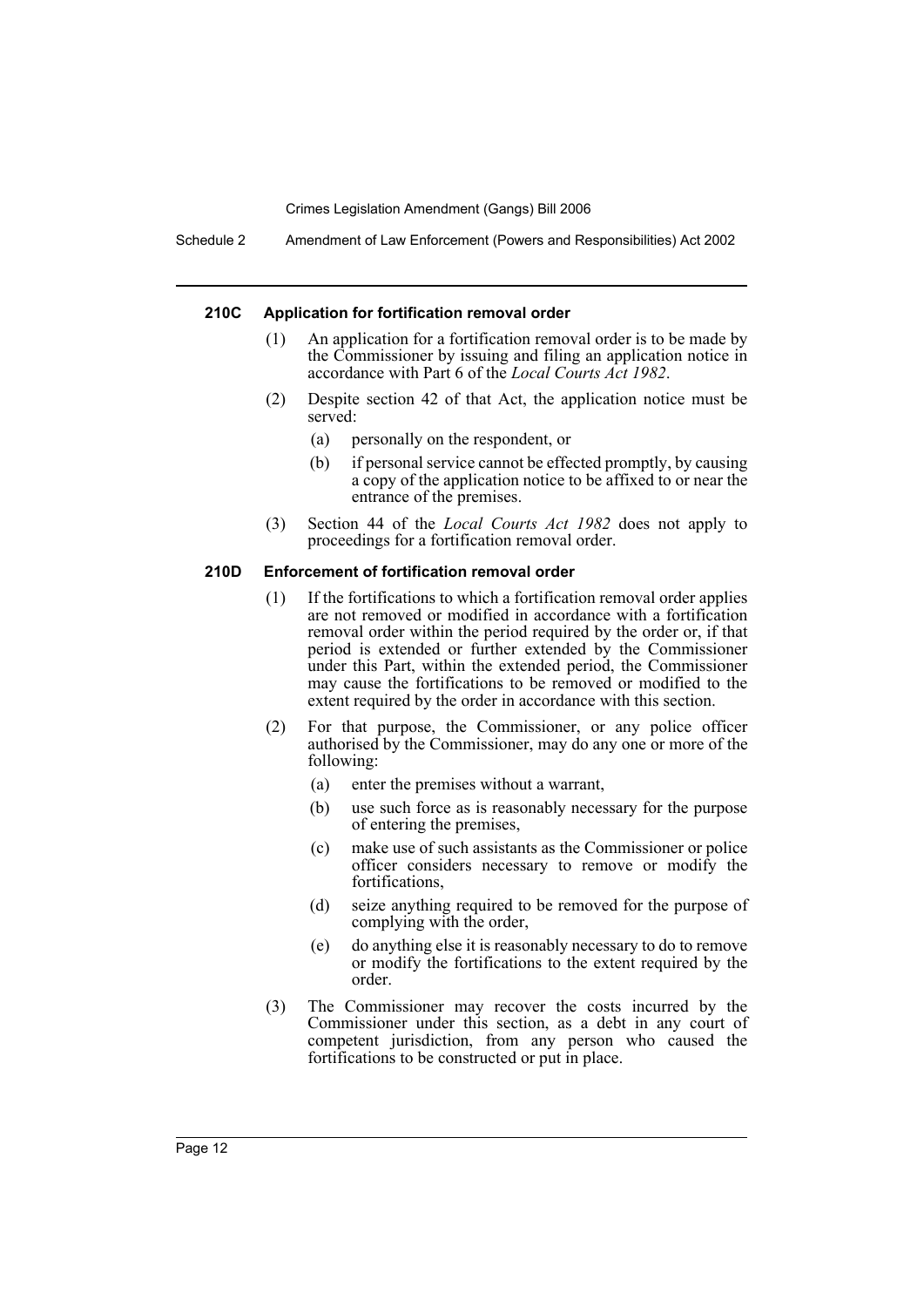- (4) Before premises are first entered under this section, the Commissioner must cause a notice to be prepared that:
	- (a) contains a summary of the fortification removal order, and
	- (b) specifies the intention of the Commissioner to enter, or to authorise entry, to the premises to cause the fortifications to be removed or modified in accordance with the order on or from a date specified in the order (*the enforcement date*).
- (5) A copy of the notice must be served, not less than 7 days before the enforcement date:
	- (a) personally on the occupier of the premises, or
	- (b) if personal service cannot be effected promptly, by causing a copy of the notice to be affixed to or near the entrance to the premises.

#### **210E Hindering removal or modification of fortifications**

- (1) A person must not do anything with the intention of preventing, obstructing or hindering the removal or modification of fortifications in accordance with a fortification removal order. Maximum penalty: 100 penalty units or imprisonment for 6 months, or both.
- (2) Subsection (1) applies to the removal or modification of fortifications by a person who is, or is acting for or on the instructions of, an owner or occupier of the premises, or a person who is acting under section 210D.

# **210F Liability for damage**

- (1) No action lies against the Crown or any person for damage to property resulting from the enforcement of a fortification removal order.
- (2) However, an owner of premises may recover the reasonable costs associated with repair or replacement of property damaged as a result of creation of fortifications or enforcement of a fortification removal order as a debt from any person who caused the fortifications to be constructed or put in place.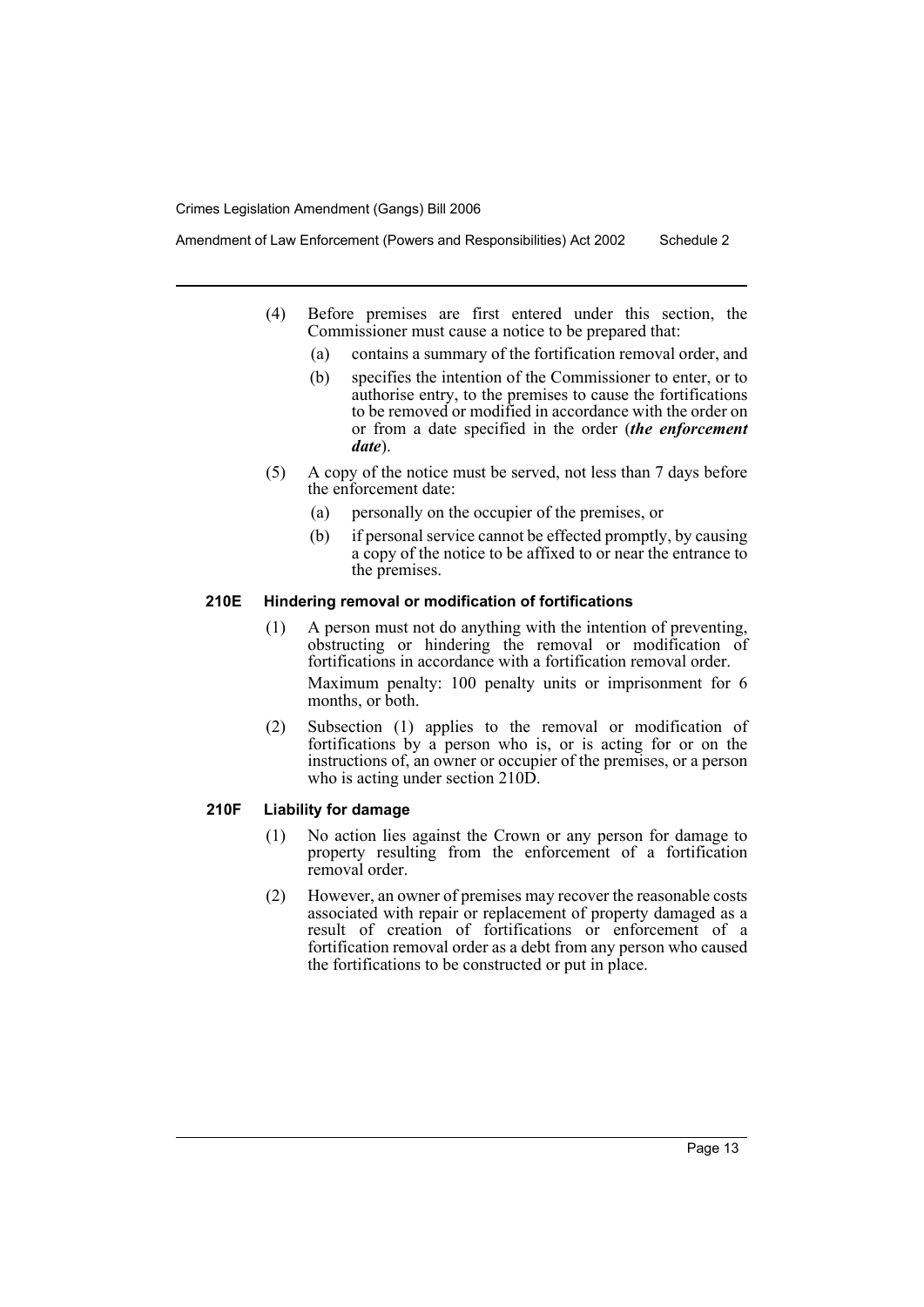Schedule 2 Amendment of Law Enforcement (Powers and Responsibilities) Act 2002

#### **210G Extension of order**

The Commissioner may extend or further extend the period for compliance with a fortification removal order if, before the end of the period allowed for compliance with the order, an application is made by the owner or occupier of the premises specified in the order for an extension.

### **210H Withdrawal of order**

- (1) If the Commissioner decides that a fortification removal order will not be enforced, the Commissioner is to lodge a notice (*a withdrawal notice*) with the court that made the fortification removal order that:
	- (a) identifies the fortification removal order and the premises to which it relates, and
	- (b) states that the Commissioner has decided the fortification removal order will not be enforced.
- (2) The fortification removal order ceases to have effect when the withdrawal notice is lodged with the court.
- (3) A copy of the withdrawal notice is to be served:
	- (a) personally on the owner or occupier named in the fortification removal order, or
	- (b) if personal service cannot be effected promptly, by causing a copy of the withdrawal notice to be affixed to or near the entrance of the premises.

# **210I Application of planning controls**

A consent or approval under the *Environmental Planning and Assessment Act 1979* is not required to carry out any work required to be carried out to comply with or enforce a fortification removal order.

# **210J Delegation**

The Commissioner may delegate a function conferred on the Commissioner by this Part, other than this power of delegation, to a Deputy Commissioner of Police or an Assistant Commissioner of Police.

# **[6] Schedule 5 Savings and transitional provisions**

Insert at the end of clause 1 (1):

*Crimes Legislation Amendment (Gangs) Act 2006*